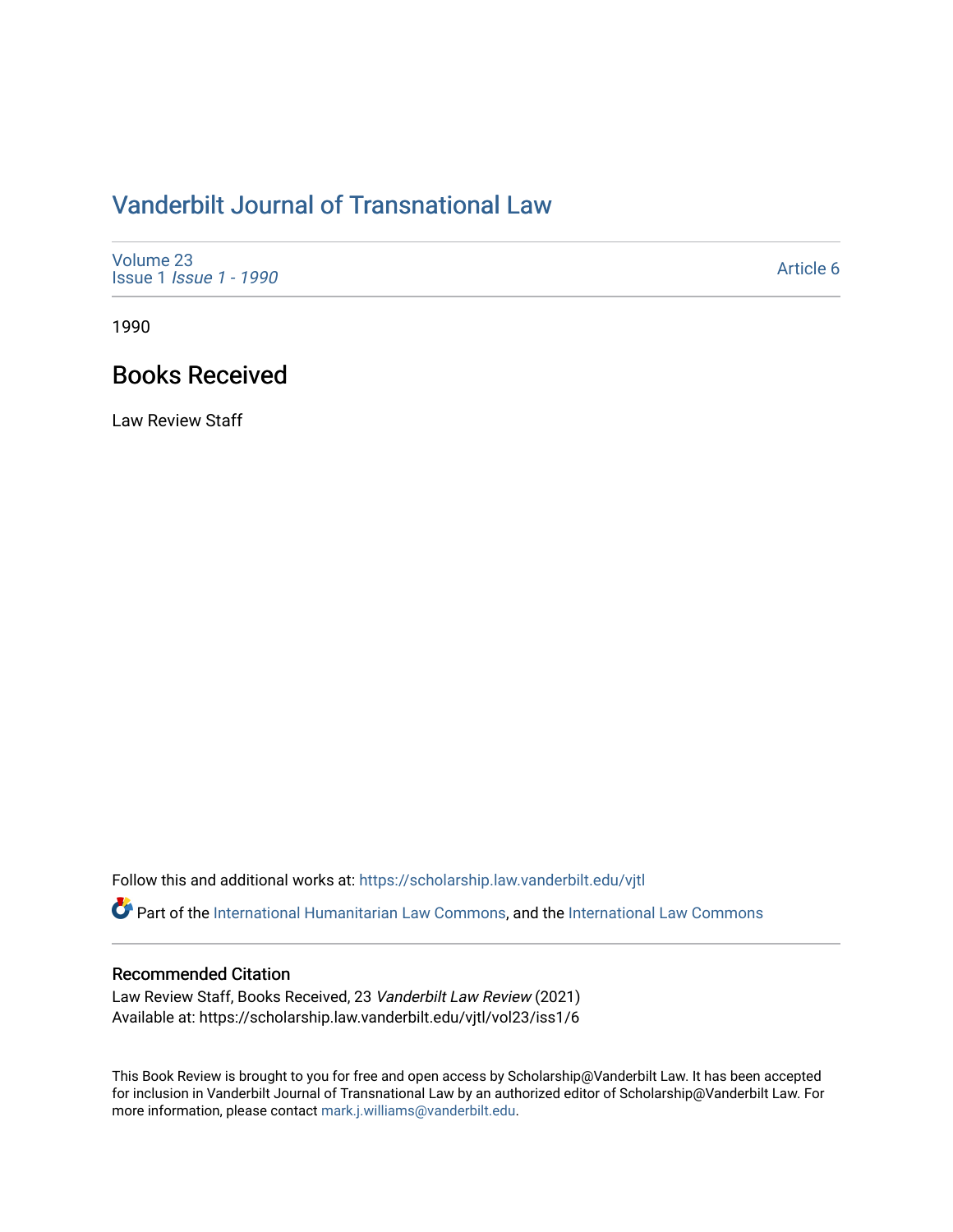## **BOOKS RECEIVED**

*Developments in the Law of Treaties 1945-1986.* By Shabtai Rosenne. New York, N.Y.: Cambridge University Press, 1989. Pp. xxv, 535. \$75.00.

Shabtai Rosenne, Israel's principal spokesperson in the field of international law, is one of the most widely cited authorities on the law of treaties. His latest work, *Developments in the Law of Treaties 1945- 1986,* represents the expanded version of a series of lectures, talks, and seminars delivered by the author while serving as the Arthur Goodhart Professor in Legal Science at the University of Cambridge during the academic year 1985-1986. In this book, Rosenne, now retired, shares with the practitioner his wisdom, scholarship, and experience gained through a lifetime of diplomatic service that included membership on the International Law Commission and the United Nations Commission on Human Rights as well as chairmanship of the Israeli delegation to the United Nations conferences on the law of the sea and the law of treaties.

In *Developments in the Law of Treaties 1945-1986,* Rosenne considers legal problems surrounding the 1969, 1978, and 1986 United Nations Conventions efforts to codify the international law of treaties. Rosenne focuses on the unaddressed issues in the codified law of treaties, the role of the written arrangement in international relations and international law, the issue of good faith in the codified law of treaties, the question whether a constituent instrument of an international organization is an international treaty, the issues surrounding settlement of treaty disputes under the Vienna Convention, and the role of the United Nations with regard to the law of treaties.

Once again, Rosenne succeeds in making the difficult issues manageable for the practitioner. Anyone with an interest in the art of diplomacy, politics, or arbitration would be well advised to acquire a copy of *Developments in the Law of Treaties 1945-1986.*

*Materials on International Human Rights and U.S. Criminal Law and Procedure.* By Hurst Hannum. Washington, D.C.: The Procedural Aspects of International Law Institute, 1989. Pp. ii, 152. \$20.00.

*Materials on International Human Rights and U.S. Criminal Law and Procedure* is yet another tribute to the twenty-five year human rights tradition of the Procedural Aspects of International Law [PAIL] Institute. Writing for both the academic and the practitioner, Hurst Hannum, Executive Director of the PAIL Institute, has now completed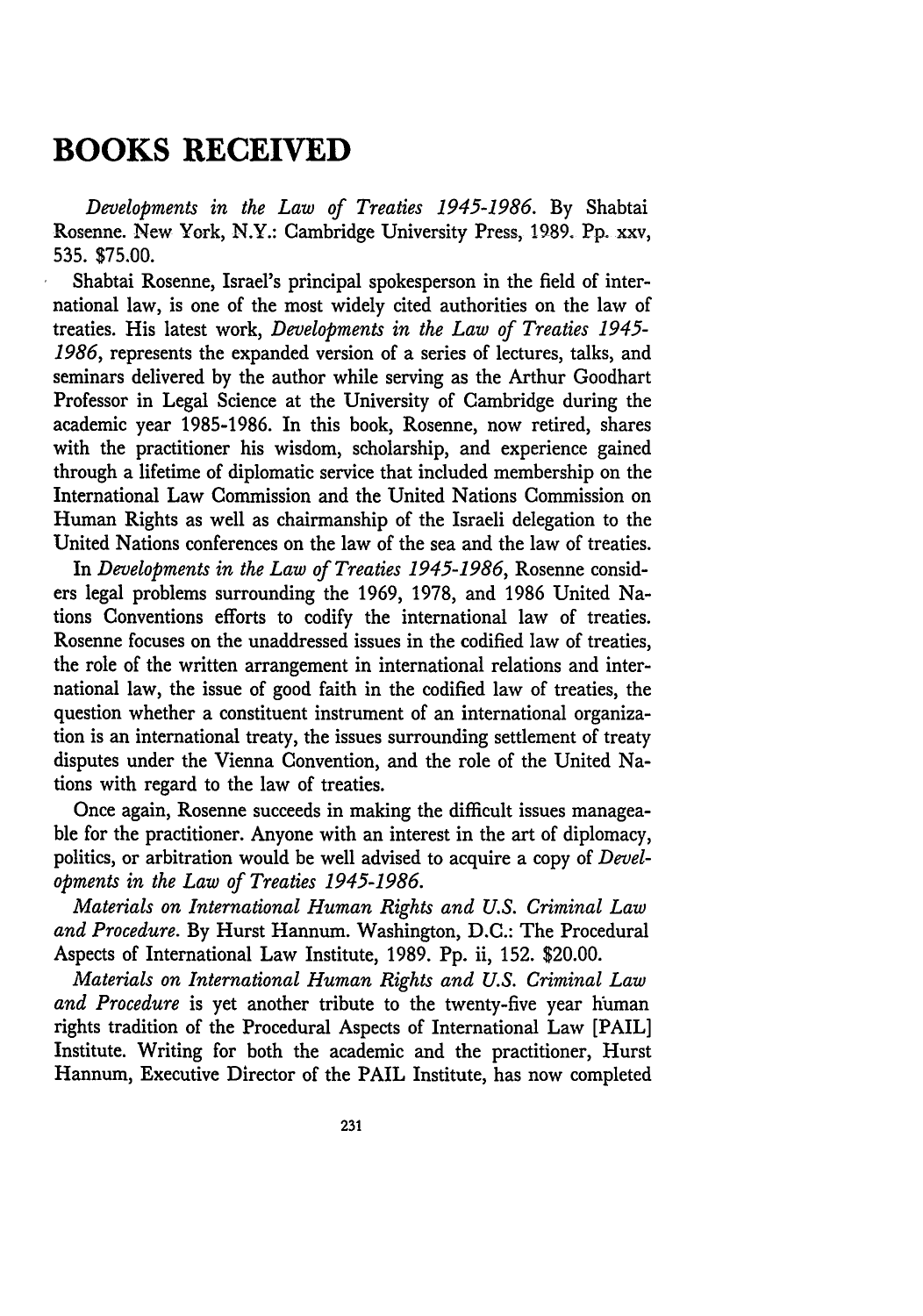his second treatise comparing international and United States human rights law. Hannum's first volume, *Materials on International Human Rights and U.S. Constitutional Law* published in 1985, addresses the issue of substantive human rights, while the present volume addresses the issue of procedural rights relating to arrest, trial, and incarceration. Hannum admonishes that international and United States criminal law systems could, and in his view should, work cooperatively toward a more just application of procedural human rights law. He notes that whereas the United States Constitutional provisions regarding criminal law provide greater procedural safeguards in the areas of right to trial by jury, use of the exclusionary rule, plea-bargaining, and the operation of the privilege against self-incrimination, international law has surpassed the United States in other areas such as providing broader prohibitions against inhuman and degrading treatment and punishment, applying greater restrictions on use of the death penalty, and allowing the accused to benefit from any reduction of penalty which may occur in the interim between arrest and trial. Hannum's work succeeds in forcing jurists to reflect on, and re-evaluate, the present state of criminal law, and as a result may hasten the current trend toward adopting greater procedural safeguards under both international and United States human rights law.

*A Guide to the Laws, Regulations and Policies of the People's Republic of China.* By James L. Kenworthy, Esq. Buffalo, N.Y.: William S. Hein & Co., Inc., 1989. Pp. xvi, 189. \$85.00.

As a result of the 1978 economic reforms, the People's Republic of China has passed over 500 laws and regulations aimed toward attracting foreign investment. James L. Kenworthy, attorney and consultant on international trade and investment and past Professor of International Trade Law at the University of Missouri/Kansas City Law School, spent June-July 1988 at East China Normal University compiling over 400 laws, regulations, official notices, and policy pronouncements on matters of commercial trade and investment issued by the Central Chinese Government as well as by several local governments.

*A Guide to the Laws, Regulations and Policies of the People's Republic of China,* the product of Kenworthy's monumental research effort, while itself admittedly incomplete, is nevertheless the most comprehensive text of its kind. The Chinese Government does not possess an official, standard repository of economic legislation. Practitioners and academics will, therefore, find Kenworthy's book a useful and indispensable research guide.

Kenworthy provides an alphabetical listing of the Chinese laws as well as citations to hard-to-find English translations. Kenworthy warns,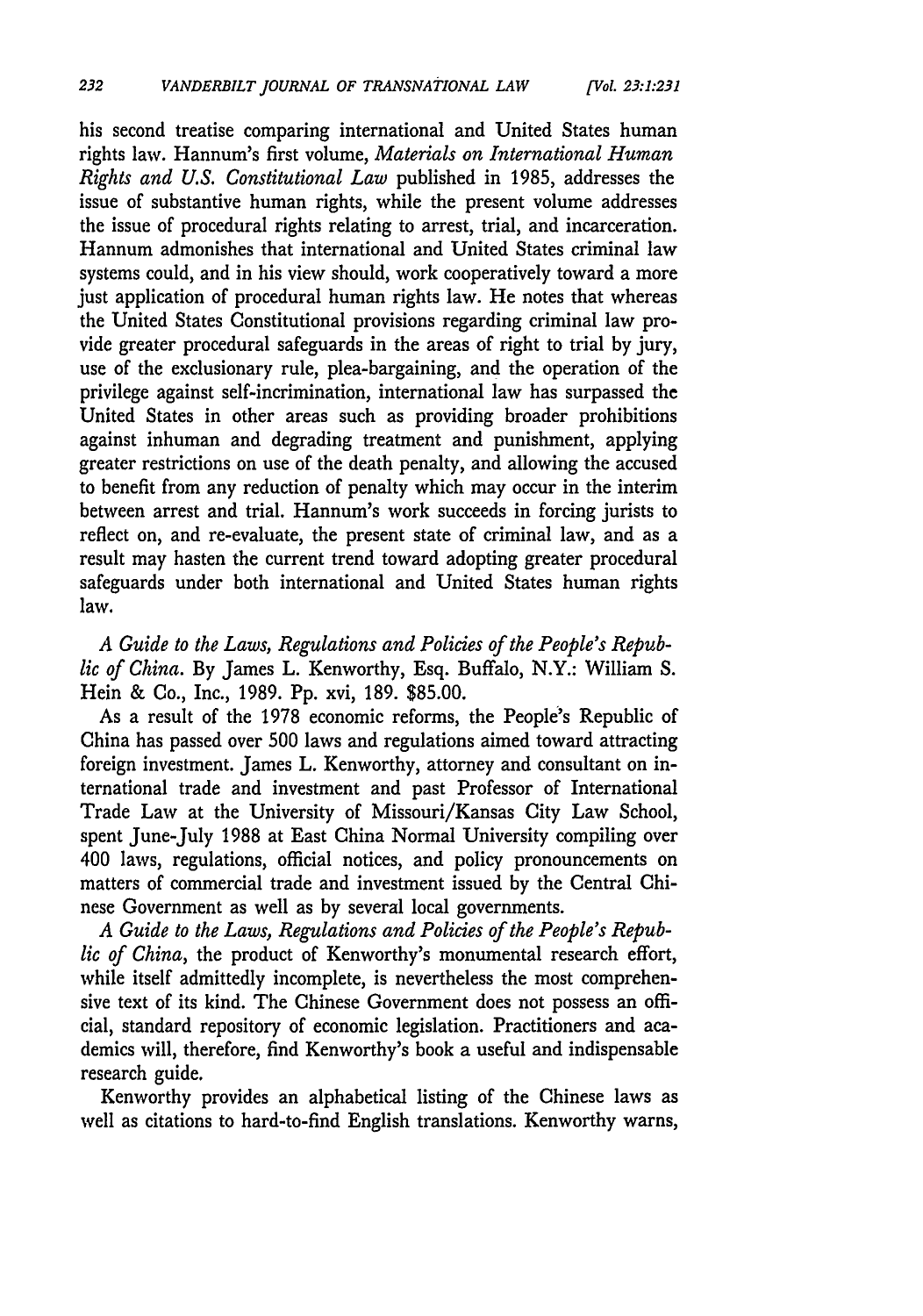however, that English translations often differ slightly so several sources should be compared. In addition, Kenworthy notes that the text of each law or regulation should be checked to determine its effect on prior legislation because the Chinese government often passes laws on a trial basis or in draft form and frequently passes new legislation which nullifies or amends prior laws without explicitly indicating such.

### *Refugee Law and Policy: International and U.S. Responses.* Ed. by Ved P. Nanda. New York, N.Y.: Greenwood Press, 1989. Pp. x, 228. \$45.00.

*Refugee Law and Policy: International and U.S. Responses* is a collection of thirteen essays compiled by Ved P. Nanda, Thompson G. Marsh Professor of Law and Director of the International Legal Studies Program at the University of Denver College of Law, in response to the growing number of displaced persons throughout the world. These essays are the product of a colloquium sponsored by the Colorado Endowment for the Humanities held at the University of Denver. The goal of the colloquium was to work toward attaining human dignity for all.

The essays in *Refugee Law and Policy: International and U.S. Responses* consider the refugee problem from legal, ethical, economic, and social perspectives. The authors point out the need for filling the gap between those human rights obligations assumed by various world governments and the policies the authors perceive as actually necessary to bring about a solution to the problem. The authors first delineate the problem and then address several current responses including the response of the United States to the situation in Africa and Central America, the responses of the various states throughout Western Europe, and the response of ordinary citizens and church-affiliated groups. Finally, the authors propose their solution for stemming the tide of refugees and for providing protection for those persons who continue to seek asylum outside their national boundaries.

This collection of essays provides much insight into an issue of growing international concern. Anyone interested in or troubled by the increasing refugee problem will find this work greatly enlightening and will find the solutions proposed worthy of consideration.